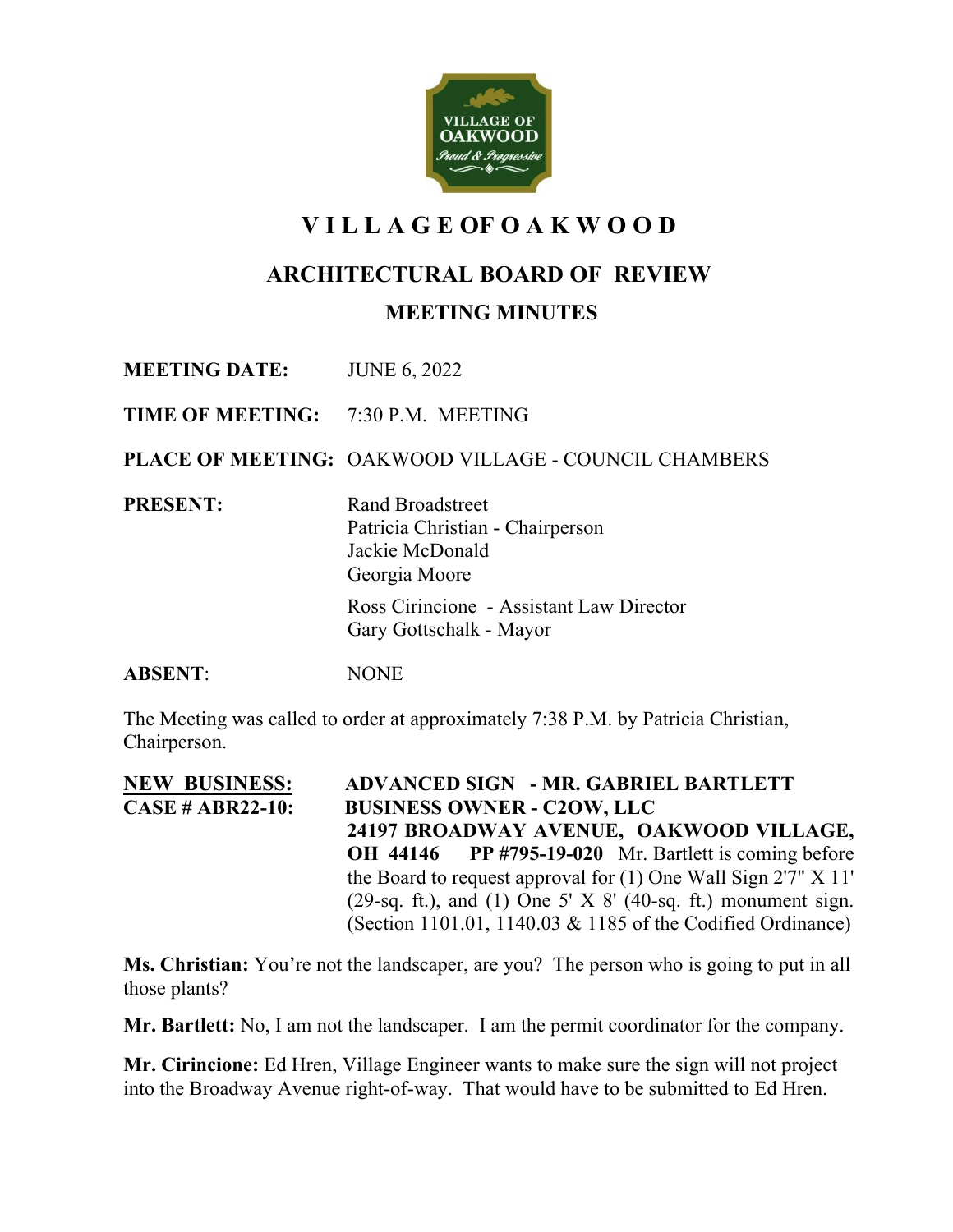**Mr. Bartlett:** I've asked my customer multiple times about that. We don't do the drawings. We're not the manufacturer of the signs, we just install the signs, and I've asked my customer multiple times for drawings of where things are going to be measured from the middle of the road.

**Mr. Cirincione:** It's important that the customer complies with that, otherwise they will not be able to go forward.

**Mr. Bartlett:** I know the importance of that, and I try to stress that to them. Brilliant Signs is who I deal with but they are not the best at communication.

**Mr. Cirincione:** There is a wall sign and a monument sign. The wall sign is 29-sq. ft. and the monument sign is 40-sq. ft.

**Mr. Bartlett:** Once we have approval, I can ask the manufacturer to start their manufacturing process. So, the manufacturing process can start tomorrow. I believe it takes six to eight weeks to complete the manufacturing of the signs.

**MOTION TO APPROVE CASE # ABR22-10: CONTINGENT ON COMPLIANCE WITH THE VILLAGE ENGINEER'S LETTER DATED JUNE 3, 2022 AND ADDITIONAL LANDSCAPING** was made by **Jackie McDonald,** seconded by **Rand Broadstreet** and upon roll call the **MOTION PASSED** unanimously.

### **OTHER MATTERS FOR DISCUSSION:**

**Mrs. McDonald:** We have one other question about Broadway Avenue and Richmond Road? What's going to happen with that area?

**Mayor Gottschalk:** Roseland owns land that adjoins the Bugarcic property. We need half of that to put in an underground sewer system. The problem is that Roseland is under receivership. We were hoping they would have a buyer, but that fell through.

**Mrs. McDonald:** Are they going to clean that area up?

**Mayor Gottschalk:** Yes, they are going to have to clean that property up. That use to be Roseland's property, but they don't have control of it any more. The bank is not willing to do anything until there is a new owner.

The bowling alley is not losing money, but when they revamped it in the early two thousand's, they had a very bad financial deal and that ruined them. Both the parents have passed away, and the children that are running it are not in very good health.